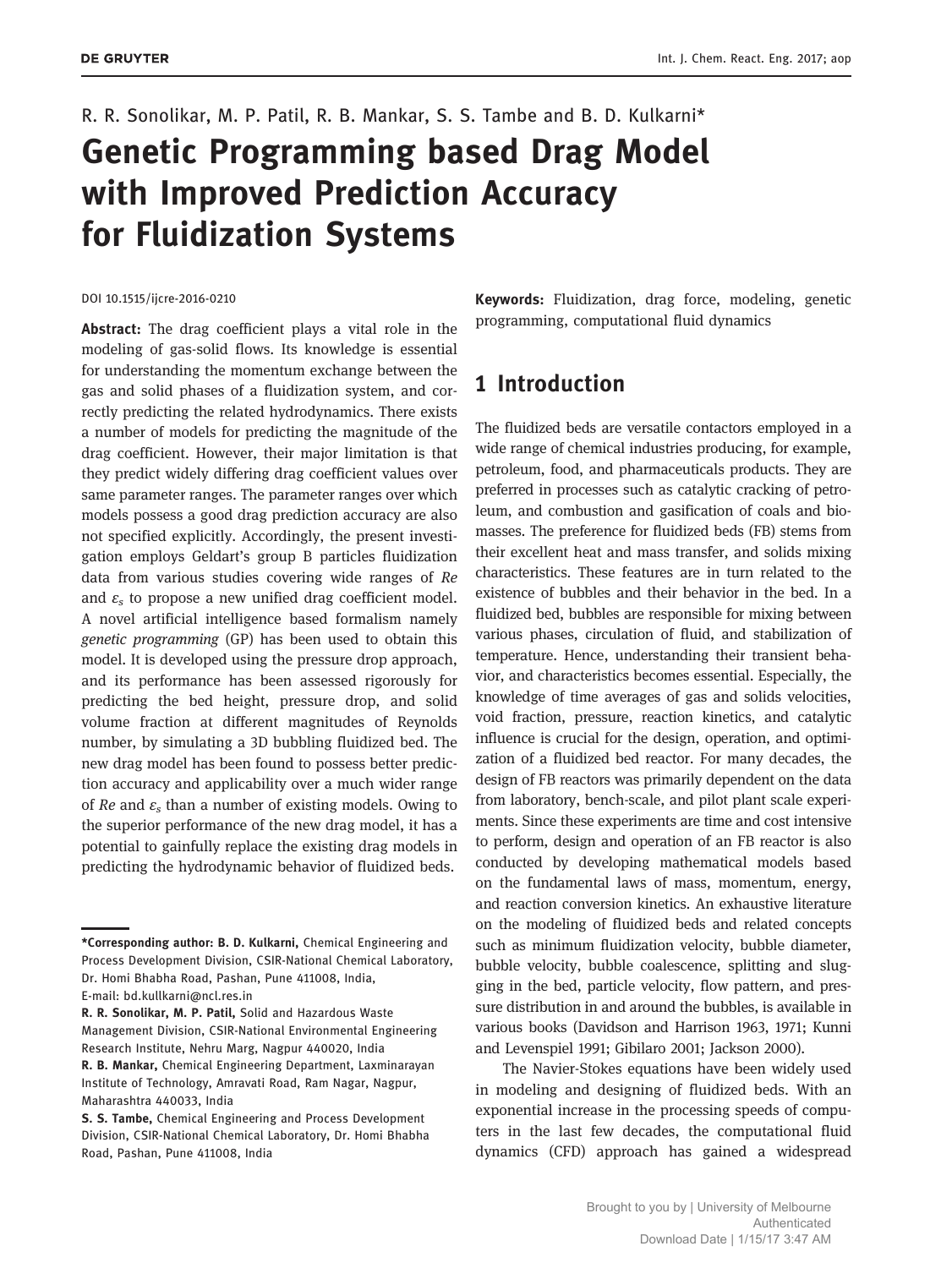acceptance for the solution of Navier-Stokes fluidization models. There are two approaches for developing a CFDbased mathematical model for describing the fluidization phenomenon. The first one is known as Eulerian-Eulerian ("two-fluid" model), which considers both gas and solid phases as a continuum and assumes interpenetration of the phases via interphase momentum exchange. The second approach is termed Eulerian-Lagrangian that solves each particle's motion individually, and considers the gas phase as a continuum.

In the present work, two-fluid model has been used for modeling gas and solid phases. It has been also used in most studies on gas-solid suspensions (Anderson and Jackson 1967; Du et al. 2006; Wang 2008). Here, Navier-Stokes equation is used for both phases since it considers each phase as an interpenetrating continuum. Among various terms of Navier-Stokes equation, the most influential one that significantly affects the bubble behavior (size, shape, velocity, coalescence and breakup) is the interphase momentum exchange term, usually referred as drag. Several theoretical/empirical models have been proposed based on experiments (Ergun 1952; Gidaspow and Ettihadieh 1983; Syamlal and O'Brien 1987) or data from Lattice Boltzmann simulations (Beetstra 2006; Beetstra, van der Hoef, and Kuipers 2007; Benyahia, Syamlal, and O'Brien 2006; Hill, Koch, and Ladd 2001; Khandai, Derksen, and Van den Akker 2003; van der Hoef, van sint Annaland, and Kuipers 2005) for the determination of the stated drag. Individually, these models can make reasonably accurate predictions of the bed expansion, bubble shape, and other gas-solid hydrodynamics in some regions of the parameter space. However, outside these regions – which are not always defined explicitly – the drag predictions of the existing models can be quite inaccurate. The predictions of different models also differ widely over same parameter ranges. Thus, the search for an improved model with a wider application potential has become an ongoing activity. Accordingly, in this paper, a novel artificial intelligence (AI) based exclusively datadriven modeling formalism, namely "genetic programming (GP)," has been adopted to propose a new drag model for Geldart type B particles possessing significantly higher prediction accuracy than the existing ones.

#### 1.1 Existing drag models

The existing drag models for fluidized beds can be categorized in the following three groups:

(I) Pressure drop based: These models employ pressure drop across the fluidized bed wherein the corresponding experimental data are analyzed for viscous and inertial regimes.

- (II) Terminal velocity based: In this approach, terminal velocity of a single particle is modeled through a force balance, and it is extended for a multiparticle system.
- (III) Lattice Boltzmann simulation: This serves as an alternative to solving Navier-Stokes equations. It uses statistical fluid dynamics for describing the flow behavior.

Several studies exist wherein performance of a number of drag models has been compared. Mckeen and Pugsley (2003) in their study on fluid catalytic cracking involving bubbling fluidized bed considered four drag models proposed by Gibilaro (2001), Gidaspow and Ettihadieh (1983), and Syamlal and O'Brien (1988) and found that the model predictions vary from the experimental results. Lundberg and Halvorsen (2008) compared drag models by Gidaspow and Ettihadieh (1983), Hill, Koch, and Ladd (2001), Syamlal and O'Brien (1988), Du Plessis (1994), and Richardson and Zaki (1954) and observed that their predictions of the bubble frequency matched reasonably well with those observed experimentally. Behjat, Shahhosseini, and Hashemabadi (2008) demonstrated that the model by Syamlal and O'Brien (1988) performed better than the model by Gidaspow and Ettihadieh (1983) in predicting the bed expansion and gas-solid hydrodynamics in a fluidized bed, although both models performed similarly in predicting the bubble shape. Hosseini et al. (2009) observed significant errors between the magnitudes of the experimental bed expansion ratios and those predicted by various drag models. By applying a suitable factor in the Gibilaro's model, they could improve the accuracy of predictions pertaining to the bed hydrodynamics. Using Multiphase Flow with Interphase eXchanges (MFIX) software, Zinani, Philippsen, and Indrusiak (2013) studied the flow hydrodynamic in a bubbling fluidized bed wherein they investigated three drag models by Gidaspow and Ettihadieh (1983), Hill, Koch, and Ladd (2001), and Syamlal and O'Brien (1988). Here, Zinani and co-authors found that (a) for the models of Gidaspow and Ettihadieh (1983), and Hill, Koch, and Ladd (2001), the mesh independency was hard to achieve, and (b) the model by Syamlal and O'Brien, (1988) predicted smaller sized bubbles compared to those observed in experiments. This study also found a similarity between the shape predictions made by the models of Gidaspow and Ettihadieh (1983) and Hill, Koch, and Ladd (2001). In their study, Zimmermann and Taghipour (2005) modified the drag model by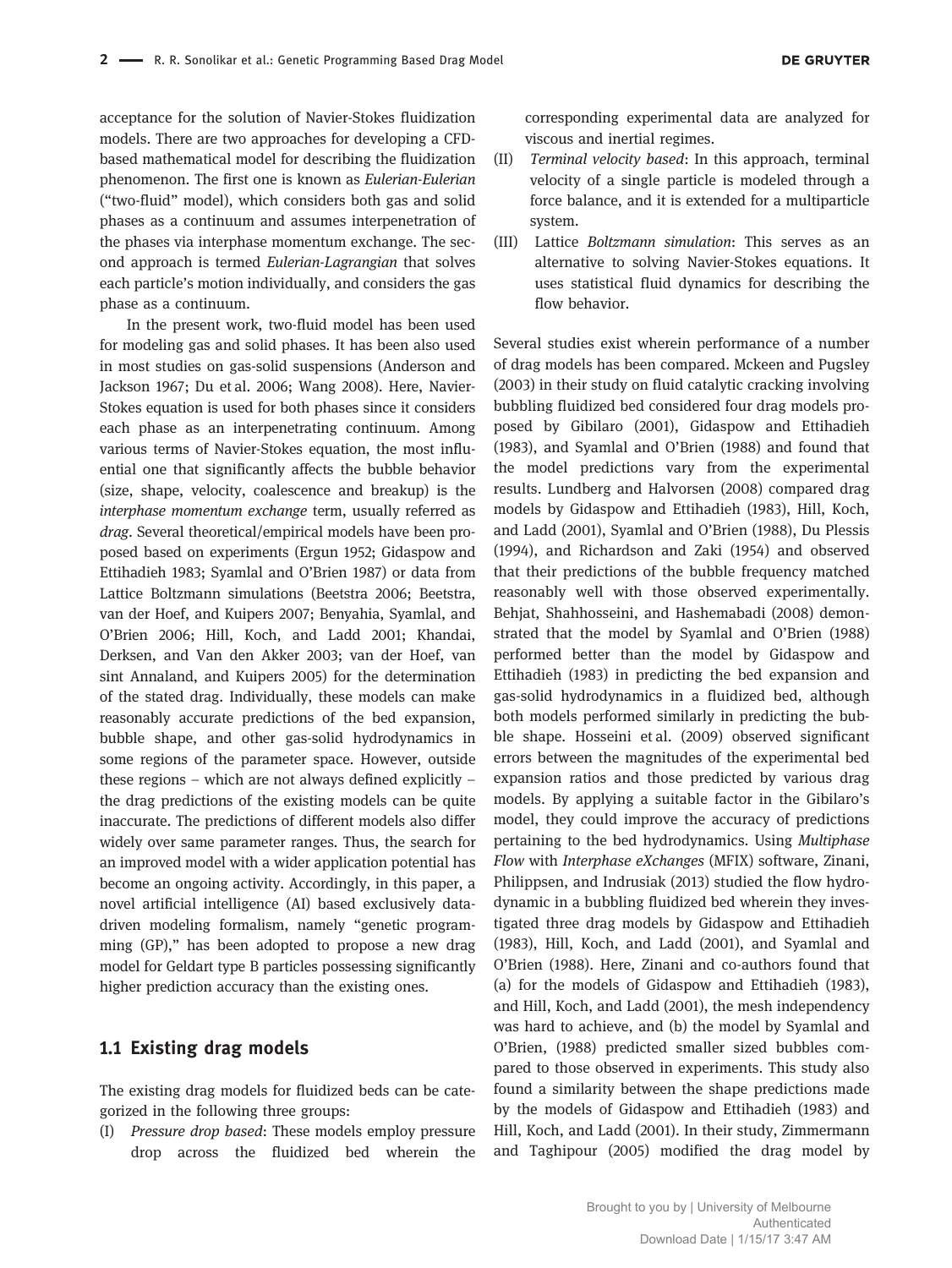Syamlal and O'Brien (1988) to get close to the experimental results. According to Li et al. (2008) the modified method is applicable over a limited range. Benzarti, Mhiri, and Bournot (2012) compared the drag models by Gidaspow and Ettihadieh (1983), Syamlal and O'Brien (1988), and Benzarti, Mhiri, and Bournot (2012) wherein it was observed that the first two models overestimated the drag by over-predicting the bed expansion. Additionally, it was found that the model by Benzarti, Mhiri, and Bournot (2012) predicts the drag better for 75 micron FCC (fluid catalytic cracking) particles. Yang et al. (2003) analyzed eleven drag models proposed by namely, Gibilaro (2001), Gidaspow and Ettihadieh (1983), Hill, Koch, and Ladd (2001), Syamlal and O'Brien (1988), Du Plessis (1994), Richardson and Zaki (1954), Esmaili and Mahinpey (2011), Wen and Yu (1966), Arastoopour, Pakdel, and Adewumi (1990), and Zhang and Reese (2003). In this analysis, none of the available drag models in their original form could make accurate predictions of the drag. Hence, Yang et al. (2003) modified the original model by Syamlal and O'Brien (1988) using the experimental minimum fluidization velocity and void fraction data. They also indicated that their model is superior to the other drag models. An overview of the drag models applied to fluidization can be found in De Felice (1994). From the above discussion it can be seen that at times there exists a significant variation in the  $\beta$  predictions of existing models.

The remainder of the paper is organized as follows. Section 2 first provides an overview of the GP formalism along with a brief account of the existing drag models. This section also details the CFD model describing the continuity and momentum balance equations as also the closure relations appropriate to the experimental set-up used in this study. Development of the GP-based drag model is described in Section 2.1, and the CFD model equations and their simulation conditions are given in Sections 2.2 and 2.3, respectively. Section 3 gives details of the setup used in conducting the fluidization experiments. Section 4 titled "Results and Discussion" provides results of the following four studies: (i) a comparison of the experimental fluidization snapshots with the corresponding CFD-simulated contours using the GP-based new drag model, (ii) a comparison of the drag coefficient magnitudes predicted by the GP-based model for wide ranges of Reynolds number and solid volume fraction values with those predicted by other drag models, (iii) a comparison of the experimental bed expansion ratio values with those predicted by the GP-based and other drag models, and (iv) a comparison of the experimental measurements of the steady-state pressure drop inside the

fluidized bed – as a function of the gas velocity – with the corresponding predictions made by the GP-based and other drag models. Finally, Section 5 summarizes the principle findings of this study.

## 2 Methods

#### 2.1 Genetic programming (GP)

Genetic programming (Koza (1990); Enwald, Peirano, and Almstedt (1996); Poli, Langdon, and Mcphee (2008)) is an artificial intelligence (AI) based exclusively data-driven modeling formalism with several attractive properties. Specifically, it is a stochastic, population-based, and evolutionary search and optimization algorithm that follows Darwinian principles of natural selection and reproduction. It shares a number of features with an AI-based nonlinear optimization method termed genetic algorithms (GA) Holland (1975). Given an objective function, GA efficiently searches and optimizes values of the decision variables that would maximize or minimize the function. On the other hand, GP was introduced as a method for automatically generating computer programs that perform predefined tasks Poli, Langdon, and Mcphee (2008). There exists another novel GP application known as symbolic regression (SR), which is of interest to this study.

Given a set of example input-output data, the GP-based SR secures a function (expression/model) whose output satisfies a desired condition/property. Specifically, it searches and optimizes both, the specific form (structure) and the associated parameters of an appropriate linear/nonlinear data-fitting function. It is noteworthy that unlike the two widely employed AIbased data-driven modeling formalisms, namely, artificial neural networks (ANNs) and support vector regression (SVR), GP does not make any assumptions regarding the structure and parameters of the data-fitting function. The GP technique has been successfully used in a variety of modeling applications in chemistry and chemical engineering, for example, in the k-value prediction of crude oil Patil-Shinde et al. (2014), treatment of oily wastewaters Yi and Wanli (2011), assessment of soil liquefaction Fattah (2012) and compressibility factor Yang and Soh (2002), soft-sensor development Wang et al. (2008), estimation of higher heating value of biomass fuels Sharma and Tambe (2014), and coal gasifier modeling Holland (1975). The unique benefits of GPbased symbolic regression include (a) a human insight into and interpretability of the obtained models, (b)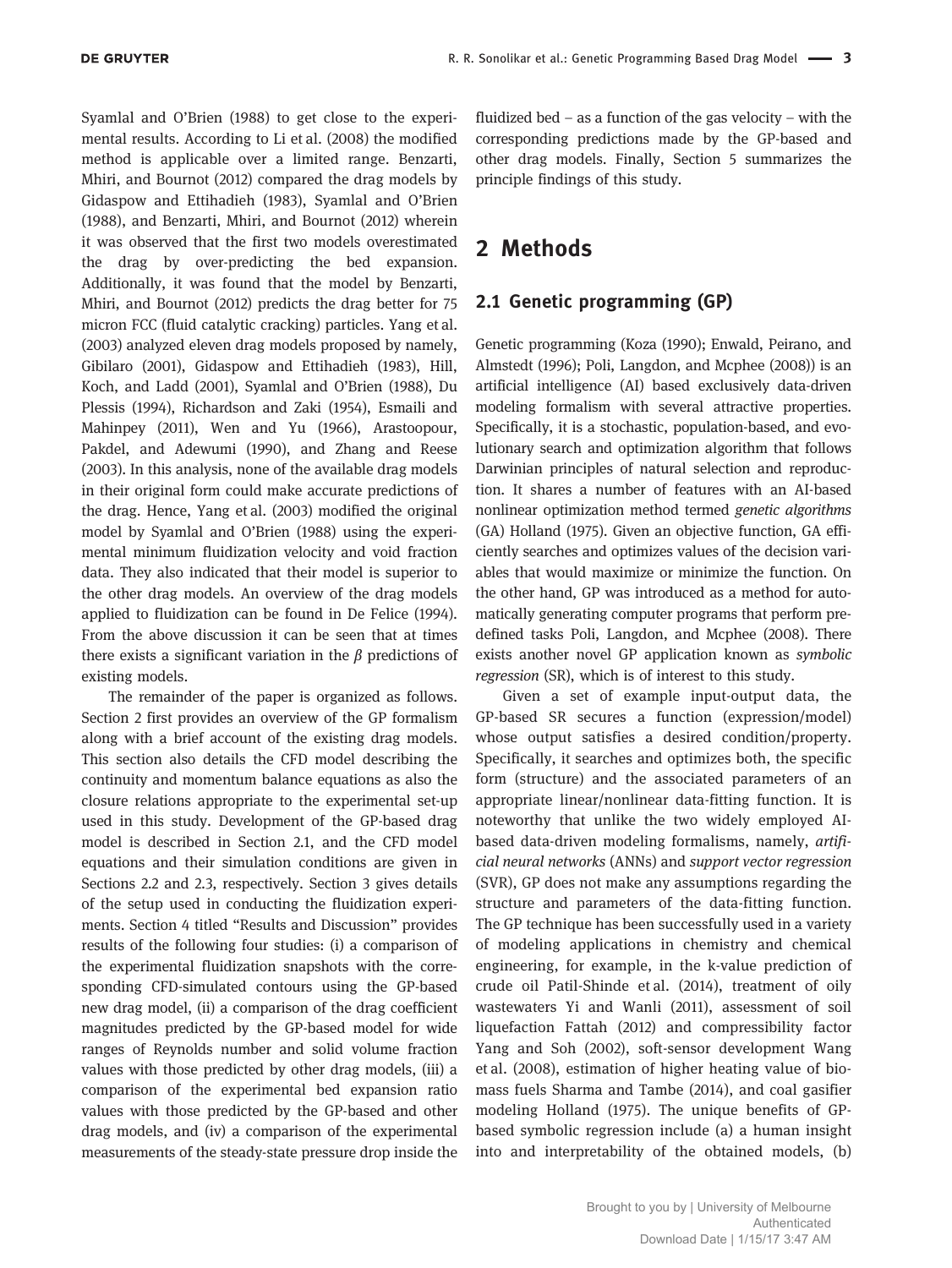identification of the key variables and their combination in the data, and (c) generation of expressions with reduced complexity for easy deployment into computational models Ghugare et al. (2014). In the following, the basics of the GP-based symbolic regression are described.

Consider a multiple input – single output (MISO) example dataset,  $D = \{x_i, y_i\}$  (*i* = 1, 2, ...,  $N_p$ ), consisting of  $N_p$  input-output patterns. Each input pattern/vector  $(x)$ houses N elements  $(x = (x_1, x_2, ..., x_N)^T)$  and the corresponding scalar output is referred to as,  $y$ . The task of GP-based SR is to fit a suitable linear/nonlinear function ( $f$ ), which best fits the dataset,  $D$ :

$$
y = f(x_1, x_2 \ldots, x_N; \alpha_1, \alpha_2, \ldots, \alpha_M)
$$
 (1)

where,  $\alpha$  represents an *M*-dimensional vector of function parameters,  $\alpha = [\alpha_1, \alpha_2, \ldots, \alpha_M]^T$ . Towards searching and optimizing the structure/form of  $f$ , as also the associated parameters α, GP begins by randomly generating a population of candidate solutions to the given function fitting problem. Each candidate solution (expression/function/ model) in the population is represented in the form of a tree structure. In Figure 1(a), a tree structure representing

the expression " $(x_2-9x_1)$   $(5/x_3)$ ", is illustrated wherein two branches emanate from the root node. Each node in these branches is randomly chosen to be either a 'function' or a 'terminal' node. The function node (also called an "operator node") defines a mathematical operator that belongs to a set comprising, for instance, arithmetic, trigonometric, inverse-trigonometric, exponentiation, and logarithmic operators. The terminal (also termed "operand") node represents an input variable  $(x_n)$  or a function parameter  $(\alpha_m)$ . Tree structures vary in their depths and they can be easily evaluated in a recursive manner. The said variation in tree depths allows construction of candidate solutions of varying lengths and complexity.

A typical implementation of a generic GP comprises following steps: initialization, fitness evaluation, selection, crossover and mutation. Among these, the last four steps are performed iteratively until a best data-fitting linear/ nonlinear candidate solution (expression) is obtained. The said procedure is repeated by systematically varying GP algorithmic parameters to secure an overall best datafitting model. The flowchart of a generic GP procedure is provided in Figure 2.



**Figure 1:** Schematic of a generic GP: (a) illustration of a tree structure representing " $(x_2-9x_1)$   $(5/x_3)$ ", (b) random selection of branches for reproduction, (c) crossover operation, and (d) mutation operation. Symbols in the figure denote following operators (function nodes): ("+") addition, ("-") subtraction, ("\*") multiplication, and ("|") division; terminal (operand) nodes define inputs {x<sub>n</sub>} and function parameters  $\{\alpha_m\}$ .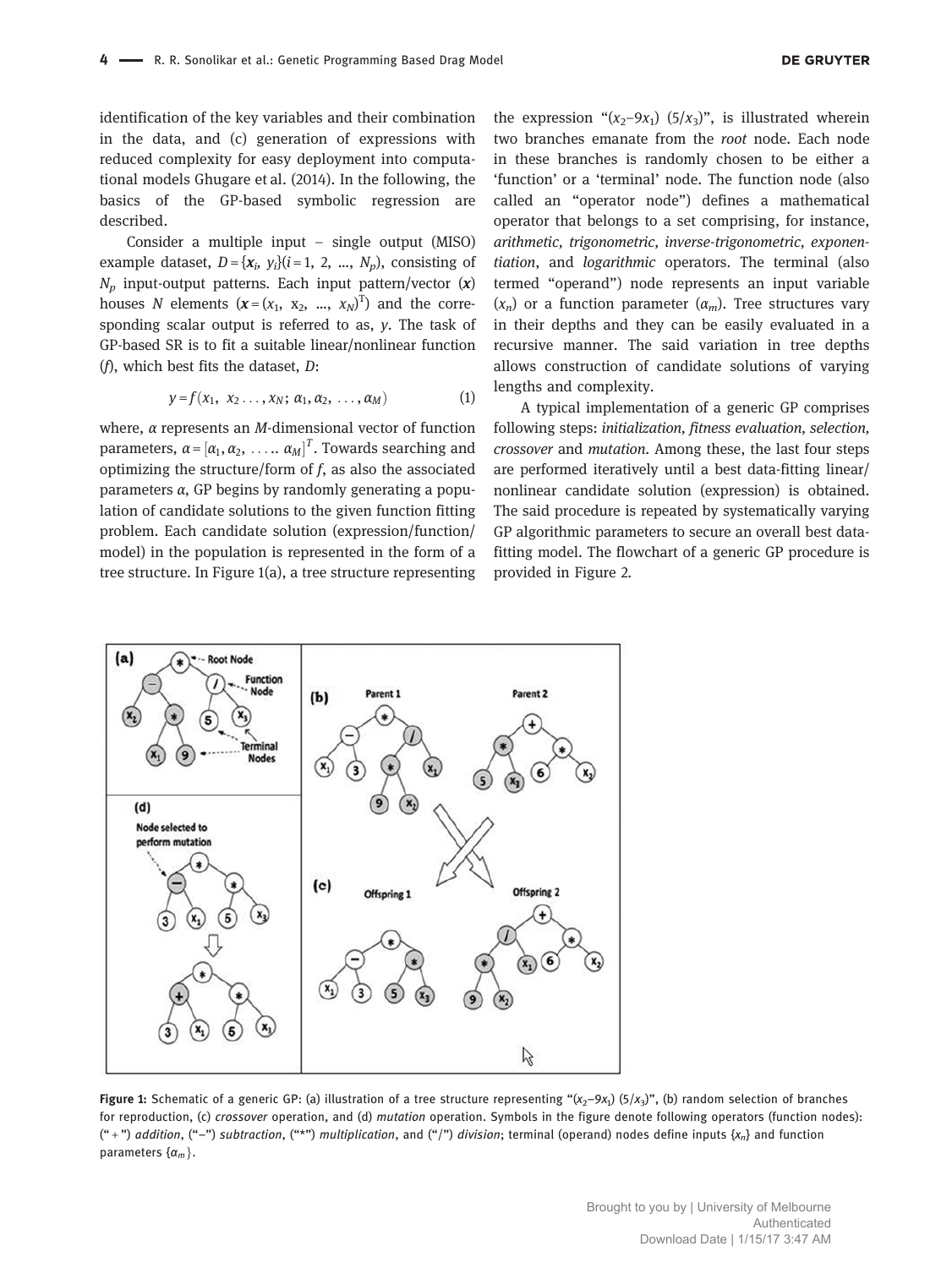**DE GRUYTER** 



Figure 2: Flowchart of a generic GP-SR implementation.

Genetic programming implementation is a stochastic and not a deterministic procedure; hence, it is likely that repeated GP runs – for instance, using different random initializations – will lead to different converged solutions. Analysis of a set of several runs is therefore required to produce an acceptable model. An in-depth treatment of the GP procedure can be found, for example, in Enwald, Peirano, and Almstedt (1996), Kotanchek (2004), Wang et al. (2008), Sharma and Tambe (2014) and Shrinivas et al. (2016).

#### 2.2 CFD model equations

The conservation equations of mass and momentum for gas phase  $(g)$  and solid phase  $(s)$  utilized in this study are given below.

Equations of Continuity

$$
\frac{\partial \left(\varepsilon_g \rho_g\right)}{\partial t} + \nabla \left(\varepsilon_g \rho_g u_g\right) = 0 \text{(Gas phase)}\tag{2}
$$

$$
\frac{\partial(\varepsilon_s \rho_s)}{\partial t} + \nabla(\varepsilon_s \rho_s u_s) = 0 \text{(Solid phase)}\tag{3}
$$

Momentum balance

$$
\frac{\partial (\varepsilon_g \rho_g u_g)}{\partial t} + \nabla (\varepsilon_g \rho_g u_g u_g) = \nabla (\varepsilon_g \tau_g) - \varepsilon_g \nabla P \qquad (4)
$$
  
+  $\varepsilon_g \rho_g g - \beta (u_g - u_s) \text{(Gas phase)}$ 

$$
\frac{\partial(\varepsilon_{s}\rho_{s}u_{s})}{\partial t} + \nabla(\varepsilon_{s}\rho_{s}u_{s}u_{s}) = \nabla(\varepsilon_{s}\tau_{s}) - \varepsilon_{s}\nabla P
$$
\n
$$
+ \varepsilon_{s}\rho_{s}g + \beta(u_{g} - u_{s}) - \nabla p_{s}(\text{Solid phase})
$$
\n(5)

Brought to you by | University of Melbourne Authenticated Download Date | 1/15/17 3:47 AM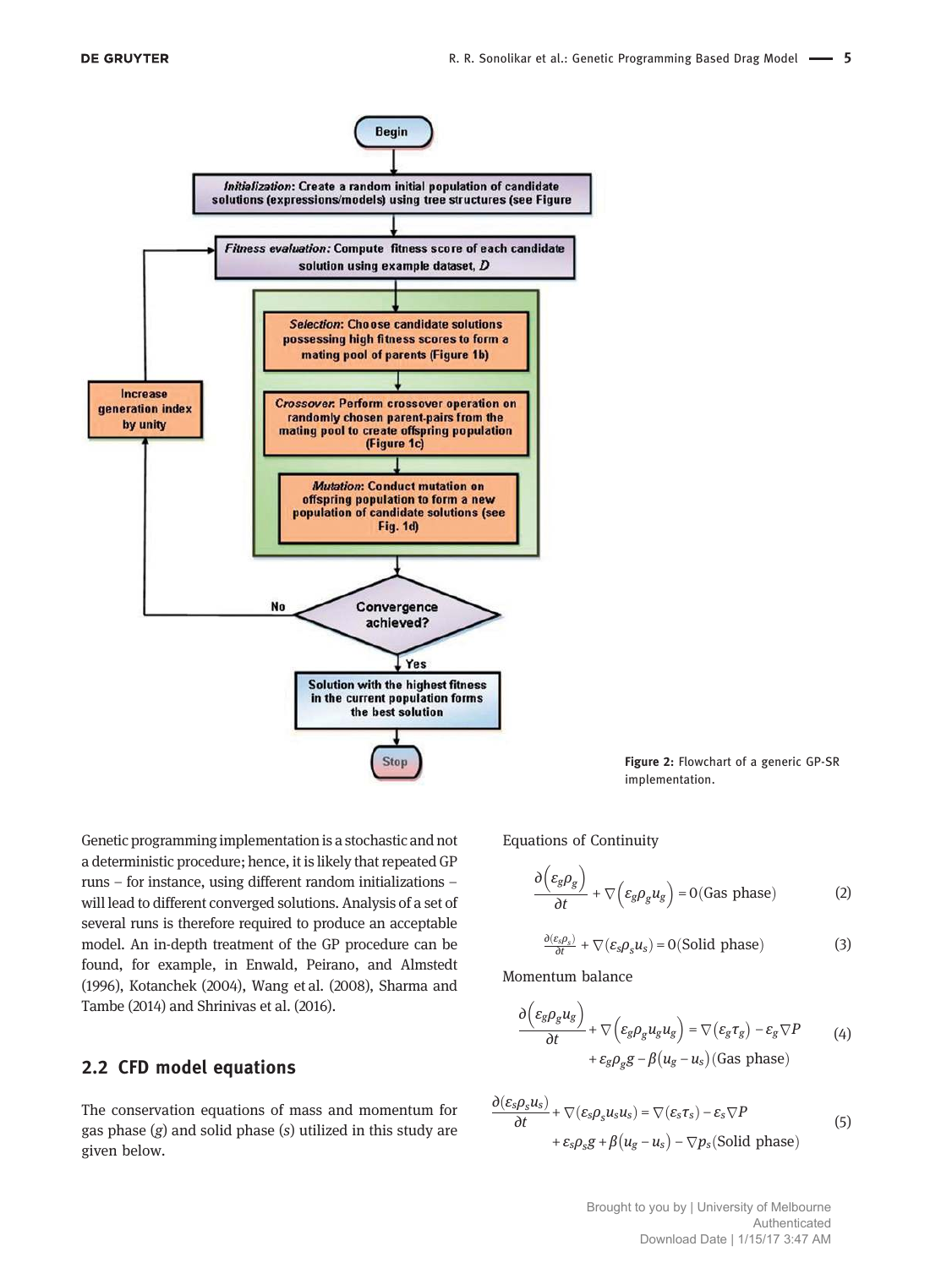Where  $\varepsilon_{g}$  and  $\varepsilon_{s}$  represent the volume fraction for gas and solid, respectively  $(\varepsilon_s + \varepsilon_g = 1)$ , P denotes pressure,  $p_s$ defines particle-particle interaction, β refers to the fluidparticle interaction coefficient (interphase momentum transfer coefficient), i.e. the drag coefficient,  $\rho$  is the density of particles, and  $\tau$  denotes the stress tensor.

#### Closure modeling

Constitutive equations are required to close the governing equations of continuity and momentum. These are given in Supplementary Material as Table S.1. The various symbols appearing in the equations are defined in Nomenclature.

In this study, performance of the GP based drag model has been compared with a number of currently available drag models, which are tabulated in Table 1.

#### 2.3 CFD simulation

In the present study, CFD simulations were performed for comparing the performance of the GP-based drag model with various other models available in the literature. The simulations carried out here involve systematic variations in two significant input parameters, namely, Reynolds number, and gas velocity, of the drag models, and studying their effects on the bubble behaviour and bed height. Here, three dimensional Cartesian coordinates were used; the walls were modeled as impermeable. To account for the particle wall interaction, specularity coefficient magnitude of 0.1 was used Altantzis, Bates, and Ghoniem (2015). The gas distributor at the bottom of the bed was assumed to be a fluid phase influx wall. At the top of the bed a continuous outflow was assumed for the fluid and solid phases, respectively. Continuous outflow implies that

Table 1: Drag models used in the performance comparison of GP-based model.

| No. | Drag model by                     | <b>Drag Model</b>                                                                                                                                                                                                                                                                                                                                                |
|-----|-----------------------------------|------------------------------------------------------------------------------------------------------------------------------------------------------------------------------------------------------------------------------------------------------------------------------------------------------------------------------------------------------------------|
| 1   | Gibilaro (2001)                   | $\beta = \left[\frac{17.3}{R_e} + 0.336\right]\frac{\rho_g}{d_s}\left \overrightarrow{u_s} - \overrightarrow{u_g}\right \varepsilon_s\varepsilon_g^{-1.8};\; R_e = \frac{d_s\left \overrightarrow{u_s} - \overrightarrow{u_g}\right \rho_g\varepsilon_g}{u_s}$                                                                                                   |
| 2   | Gidaspow and<br>Ettihadieh (1983) | $\beta = \begin{cases} \frac{150\epsilon_5\mu_g}{d_p^2} + \frac{1.75\epsilon_5\rho_g}{d_p}  u_g - u_s  if \ \epsilon_g < 0.8 \\ \frac{3}{4} \frac{\sigma_g \epsilon_5 \epsilon_g}{d_n} C_D  u_g - u_s  \epsilon_a^{-2.65} if \ \epsilon_a \ge 0.8 \end{cases}$                                                                                                   |
|     |                                   | Where $C_D$ is given as Rowe, McGillivray, and Cheesman (1979)                                                                                                                                                                                                                                                                                                   |
|     |                                   | $C_D = \begin{cases} \frac{24}{R_e} \left( 1 + 0.15 R_e^{0.687} \right) & \text{if } R_e < 1000 \\ 0.44 & \text{if } nR_e \ge 1000 \end{cases}$<br>$R_e = \frac{\varepsilon_g \rho_g d_p  u_g - u_s }{u}$                                                                                                                                                        |
| 3   | Syamlal and O'Brien               | $\beta = \frac{3\varepsilon_g \varepsilon_s \rho_g}{4d_v v^2} C_d  u_g - u_s $                                                                                                                                                                                                                                                                                   |
|     | (1988)                            | Where $C_d$ is given as Dallavalle (1948): $C_d = \left  0.63 + \frac{4.8}{\sqrt{R_c}} \right ^2$                                                                                                                                                                                                                                                                |
|     |                                   | Where $v_r$ is given as Garside and Al-Dibouni (1977)                                                                                                                                                                                                                                                                                                            |
|     |                                   | $v_r = \frac{1}{2}  A - 0.06R_e  + \frac{1}{2} \sqrt{(0.06R_e)^2 + 0.12R_e(2B-A) + A^2}$                                                                                                                                                                                                                                                                         |
|     |                                   | $A = \varepsilon_a^{4.14}$                                                                                                                                                                                                                                                                                                                                       |
|     |                                   | $B = \begin{cases} 0.8 \varepsilon_g^{1.28} \varepsilon_g \le 0.85 \\ \varepsilon_g^{2.65} \varepsilon_g \ge 0.85 \end{cases}$                                                                                                                                                                                                                                   |
| 4   | Du Plessis (1994)                 | $\beta=\frac{26.8\epsilon_g{}^3}{(1-\epsilon_s)^{\frac{2}{3}}\left[1-\left(1-\epsilon_a\right)^{\frac{1}{3}}\right]\left[1-\left(1-\epsilon_q\right)^{\frac{2}{3}}\right]^2}\frac{\epsilon_s{}^2}{\epsilon_g}\frac{u_g}{d_p^2}+\frac{\epsilon_g{}^2}{\left[1-\left(1-\epsilon_g\right)^{\frac{2}{3}}\right]^2}\frac{\epsilon_s \rho_g}{d_p}\left u_g-u_s\right $ |
| 5   | Arastoopour et al. (1990)         | $\beta = \left[\frac{17.3}{R_0} + 0.336\right] \frac{\rho_g}{d_s} \left \vec{u_s} - \vec{u_g}\right  \varepsilon_s \varepsilon_g^{-2.8}; R_e = \frac{d_s \left \vec{u_s} - \vec{u_g}\right  \rho_g}{u_s}$                                                                                                                                                        |
| 6   | De Felice (1994)                  | $\beta = \frac{3}{4}C_D \frac{\varepsilon_s \rho_g}{d_o} \left  u_g - u_s \right  f(\varepsilon_s) f(\varepsilon_s) = \varepsilon_g^{-x} x = 3.7 - 0.6 \exp \left( -\frac{1}{2} (1.5 - \log_{10} R_e)^2 \right)$                                                                                                                                                 |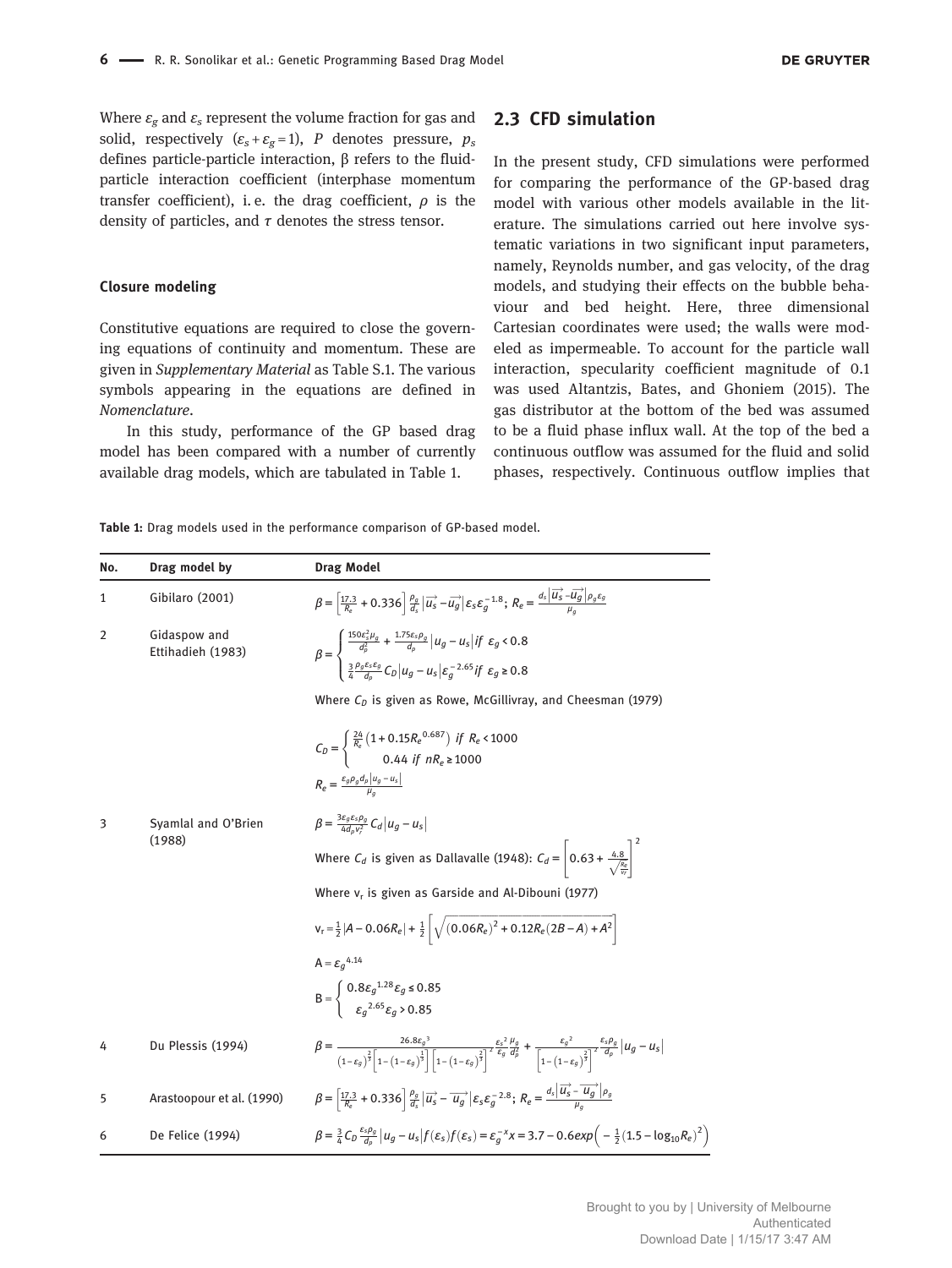the fluid leaves the bed at its own chosen rate with a minimal upstream flow disturbance. The initial bed height was identical to the experimentally determined bed height at the minimum fluidization condition. A freeboard area of 54 % was provided for the bed expansion and the simulations did not assume symmetry of fluidized bed.

The governing eqs (2) to (5) were solved by using (Commercial software FLUENT 14.5) the finite volume method. The grid size of eight times the particle diameter was used in simulations Altantzis, Bates, and Ghoniem (2015), Gelderbloom, Gidaspow, and Lyczkowski (2003). The computational domain was discretized into 635,635 rectangular cells and a time step of 0.001 sec was used in the simulation. The relative error between the successive iterations was specified by using a convergence criterion for each stated residual component, such as pressure, and velocities of gas and solid. A scheme known as Quadratic Upstream Interpolation for Convective Kinematics (QUICK) (Iaccarino 2001; Loha, Chattopadhyay, and Chatterjee 2012) was utilized for the discritization of governing equations. Time discretization was done using a first order scheme. The Semi-Implicit method for Pressure-Linked Equations (SIMPLE) (Iaccarino 2001; Loha, Chattopadhyay, and Chatterjee 2012) was applied for the correction of pressure and velocity. The linearized equations were solved using a block algebraic multi-grid model method (Esmaili and Mahinpey 2011). Table 2 summarizes the model parameters/conditions used in the CFD simulation of the 3D fluidized bed.

## 3 Experimental Set-up

In this study, experiments were conducted to validate and compare the performance of the proposed GP-based drag coefficient model. Figure 3 shows a three-dimensional fluidized bed that was constructed to study the formation and travel of bubbles in a gas-solid fluidized bed. This bed has a cross-section of 15 cm, height of 100 cm, and depth equal to 1.3 times the width. A porous plate was used for the distribution of gas, which yielded a pressure drop of 15 % in the fluidized bed. The plenum has dimensions of 20 cm (width) x 3 cm (depth) x 30 cm (height). It was packed up to the height of 15 cm for uniform distribution of the gas. The flow rate of the fluidizing media (air) was accurately measured through a set of four rotameters covering a range of 0–200 lit/min. Spherical glass beads with a size distribution of 250–300 microns and density of  $2,500 \text{ kg/m}^3$  were fluidized using air as Table 2: Magnitudes of model parameters used in CFD simulations of 3D fluidized bed.

| Sr. No. | <b>Parameters</b>               | Value                              |
|---------|---------------------------------|------------------------------------|
| 1.      | Particle density                | 2,500 ( $\text{kg/m}^3$ )          |
| 2.      | Gas density                     | 1.2 $(kg/m^3)$                     |
| 3.      | Mean particle diameter          | $0.000275$ (m)                     |
| 4.      | Initial solid packing           | 0.55                               |
| 5.      | Superficial gas velocity        | $0.35$ $(m/s)$                     |
| 6.      | <b>Bed dimension</b>            | $0.15 \times 1.0 \times 0.013$ (m) |
| 7.      | Static Bed height               | $0.4$ (m)                          |
| 8.      | Inlet boundary condition type   | Velocity-inlet                     |
| 9.      | Outlet boundary condition type  | Pressure-outlet                    |
|         | <b>Time Stepping Parameters</b> |                                    |
| 10.     | Time stepping type              | Fixed                              |
| 11.     | Time step size                  | $0.001$ (s)                        |
| 12.     | Number of time steps            | 15,000                             |
| 13.     | Max number of iterations per    | 20                                 |
|         | time step                       |                                    |
|         | <b>Under-relaxation factors</b> |                                    |
| 14.     | Pressure                        | 0.5                                |
| 15.     | Density                         | 1                                  |
| 16.     | Momentum                        | 0.2                                |
| 17.     | Volume fraction                 | 0.4                                |
| 18.     | Granular temperature            | 0.2                                |
| 19.     | Specularity coefficient         | 0.1                                |
|         | <b>Mesh Parameters</b>          |                                    |
| 19.     | Mesh type                       | Equi-spaced                        |
|         |                                 | quadrilateral                      |
| 20.     | Δx                              | $0.002$ (m)                        |
| 21.     | Δy                              | $0.002$ (m)                        |
| 22.     | $\Delta z$                      | $0.002$ (m)                        |
| 23.     | Total number of cells           | 635,635                            |



Figure 3: Schematic of the experimental fluidized bed.

the fluidizing medium. The static bed height of 0.4 m and solid volume fraction of 0.6 were used for obtaining the data for studying the bed height and bubble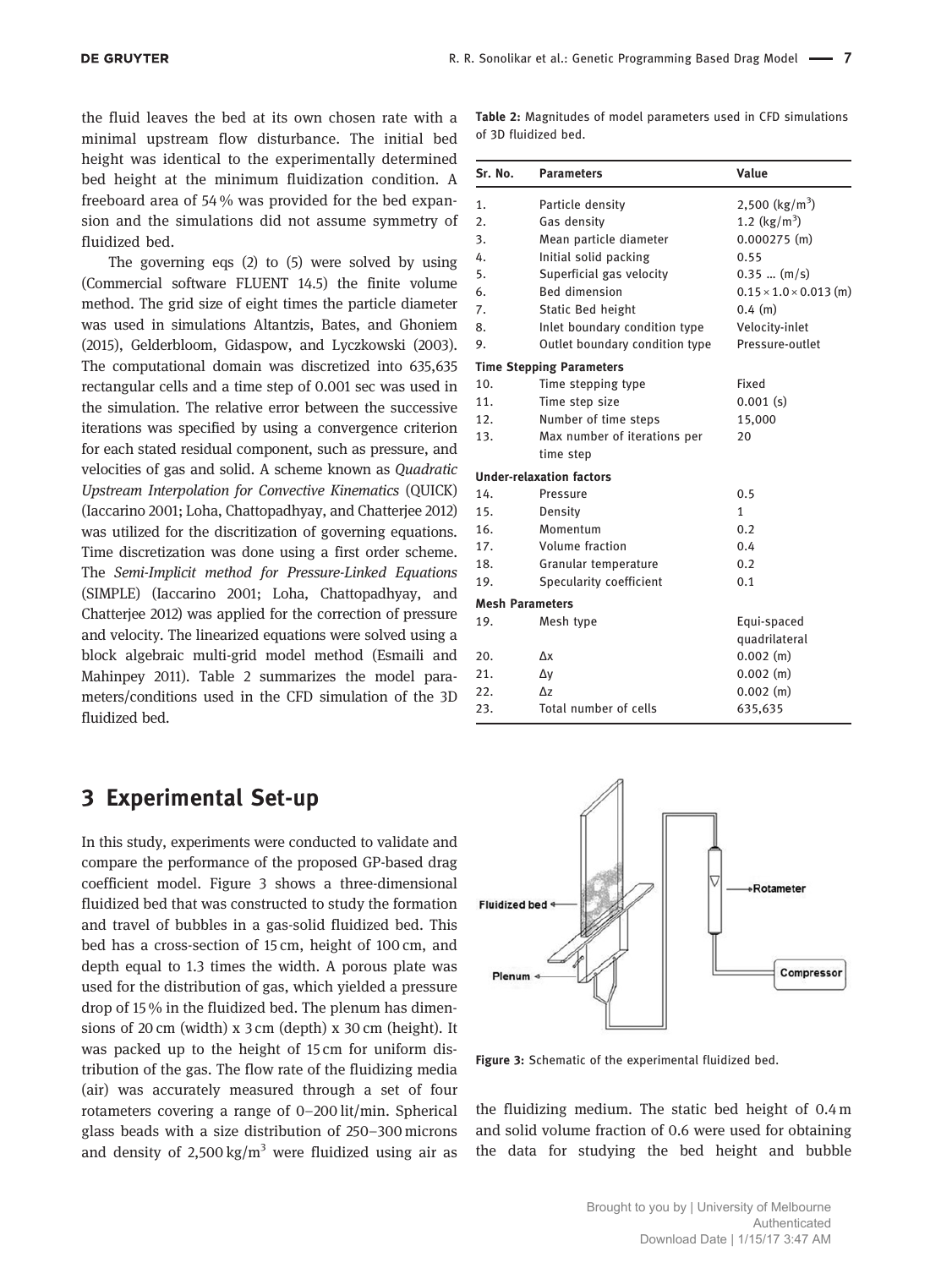behaviour. In the experiments, gas velocity was maintained at 0.21 m/s.

## 4 Results and discussion

#### 4.1 Development of GP-based drag model

For developing the GP-based drag model predicting the magnitude of drag ( $\beta$ ) (kg/m $^3$ s), five fluidization related parameters, namely, Reynolds number (Re), gas velocity (u<sub>g</sub>), void fraction ( $\varepsilon_{\rm s}$ ), particle diameter ( $d_{\rm p}$ ), and fluid *viscosity* ( $\mu_g$ ) were used as model inputs. An example set (see Table S.2) consisting of 108 data vectors/patterns was used in the construction of the model. The β values in the data set were calculated by simulating six drag models proposed by Gibilaro (2001), Gidaspow and Ettihadieh (1983), Syamlal and O'Brien (1987), Arastoopour et al. (1990), Du Plessis (1994) and De Felice (1994). These models predict dissimilar values of the drag coefficient over same parameter ranges. The ranges over which models possess good prediction accuracy are also not specified unambiguously in the literature. Accordingly, in this study a model possessing better drag prediction accuracy than the existing models over a wide range of parameters, has been developed. Here, magnitudes of Reynolds number were varied from  $Re_{\text{mf}}$  to  $Re_{\text{T}}$  to compute the corresponding β values. While  $Re_{mf}$  is the value of Reynolds number calculated at minimum fluidization velocity  $(u_{mf})$ ,  $Re_T$  is calculated at terminal velocity  $(u_T)$ . The value of void fraction is varied from fixed bed to lean bed condition. Each model was simulated using a different set of Re and  $\varepsilon$ <sub>s</sub> values falling in the stated range. The  $\beta$  values specified in Table S.2 served as the desired outputs of the GP-based model. For developing this model, the example data set was partitioned into training and test sets of sizes 81 and 27, respectively. The GP-based model predicting β was developed using Eureqa Formulize (EF) software package Schmidt and Lipson (2009). This software has been optimized for developing parsimonious models possessing good generalization ability. Towards obtaining an optimal GP-based model, the effects of GP procedural parameters as also the various input normalization schemes, were studied rigorously. The prediction accuracy and the generalization performance of each model was evaluated by computing coefficient of correlation (CC), and root mean square error (RMSE), values using the desired and the corresponding model-predicted values of β. These quantities were computed separately for the training

and test data sets. The overall best GP-based drag model was selected on the basis of its high CC and low RMSE magnitudes in respect of both training and test data sets. Such an optimal GP-based model for drag (β) prediction is given as:

$$
\beta = 86.2^* \varepsilon_s + \frac{0.785^* \varepsilon_s^* R_e + 18^* \varepsilon_s^2}{\left(\frac{d_p^2}{\mu_g}\right)^* \varepsilon_g}
$$
(6)  

$$
d_s |\overrightarrow{u_s} - \overrightarrow{u_s}|_{\rho_e}
$$

where  $R_e = \frac{d_s \left| \overrightarrow{u_s} - \overrightarrow{u_g} \right| \rho_g}{\mu_g}$ .

The CC and RMSE (%) magnitudes pertaining to the predictions by the GP model (Eq. 6) for the training data are:  $CC_{\text{trn}} = 0.675$  and  $RMSE_{\text{trn}}(\%) = 12.1$ , and the corresponding values in respect of the test data are:  $CC_{\text{tst}} = 0.847$  and  $RMSE_{\text{tst}}(% ) = 4.1$ . The relatively high and comparable training and test set CC values and the corresponding low and comparable RMSE values indicate good prediction (recall) accuracy and an excellent generalisation performance by the GP-based drag model.

The prediction and generalization performance of the GP-based model was compared with that of the six other models proposed by Arastoopour et al. (1990), Gibilaro (2001), De Felice (1994), Syamlal and O'Brien (1987), Gidaspow and Ettihadieh (1983), and Lundberg and Du Plessis (1994). Table 3 lists the CC and RMSE values pertaining to the  $\beta$  predictions made by the stated models using training and test data. It is seen in this table that as compared to other models, the  $CC$  ( $RMSE(\%)$ ) values in respect of the β predictions made by the GPbased model are highest (lowest) for both training and test data. This result indicates that the GP-based model possesses better prediction accuracy and generalization capability than any existing model.

Table 3: A comparison of  $\beta$  prediction and generalization performance of various drags models.

|                                     |                   | <b>Training data</b>    | Test data         |                         |  |
|-------------------------------------|-------------------|-------------------------|-------------------|-------------------------|--|
| Model                               | $CC_{\text{trn}}$ | $RMSE_{\text{trn}}$ (%) | $CC_{\text{tst}}$ | $RMSE_{\text{tot}}$ (%) |  |
| Arastoopour et al.<br>(1990)        | 0.657             | 12.3                    | 0.751             | 7.9                     |  |
| Gibilaro (2001)                     | 0.632             | 14.0                    | 0.682             | 8.1                     |  |
| De Felice (1994)                    | 0.633             | 21.7                    | 0.818             | 6.6                     |  |
| Syamlal and O'Brien<br>model (1987) | 0.636             | 13.6                    | 0.807             | 7.1                     |  |
| Gidaspow and<br>Ettihadieh (1983)   | 0.652             | 12.7                    | 0.718             | 7.3                     |  |
| Du Plessis (1994)                   | 0.613             | 16.6                    | 0.822             | 6.1                     |  |
| GP model (eq. (6))                  | 0.679             | 12.1                    | 0.847             | 4.1                     |  |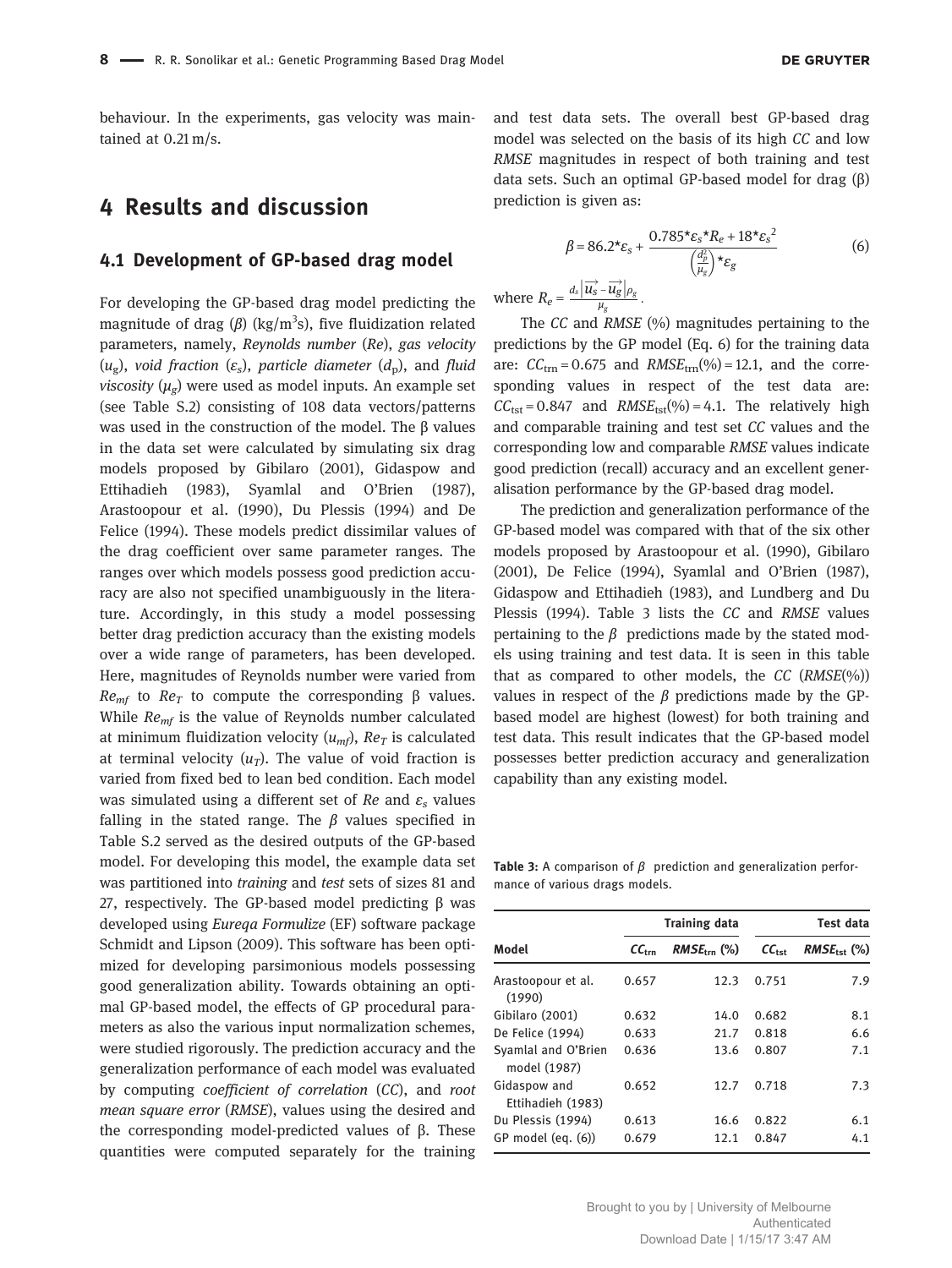## 4.2 Experimental validation of GP-based drag model

In order to validate the GP-based drag model, experiments were performed using the fluidization set-up shown in Figure 3. Panels  $(a)$ ,  $(b)$  and  $(c)$  in Figure 4 show the experimental snapshots exhibiting changes in the bed dynamics at three different times, while panels  $(d)$ ,  $(e)$  and  $(f)$  display the FLUENT-software-simulated contours obtained using the GP-based drag model. The experimental snapshots and the corresponding simulated contours correspond to the gas velocity of 0.13 m/s. The time required to achieve the steady state was three seconds. The time average was carried out from 4 to 15 sec. In the experimental snapshot taken at 0.7 s (Figure  $4(a)$ ), two prominent bubbles are seen in the bed followed by a few minor unremarkable ones. The corresponding simulated contours (Figure 4(d)) exhibit a similar trend with a few bubbles in the upper region of the bed. The symmetry of the bubbles is observed when the bed is showing transition from the steady state (fixed bed) to a turbulent state (bubbling bed). After achieving the steady state bubbling, the bubbles showed coalescence and breakdown. At 0.9 sec, the bubbles in the experimental snapshot (Figure 4(b)), as also in the contour plot (Figure 4 (e)), can be observed to travel further up in the bed with changes in their sizes; specifically, the right side bubble is more elongated in size than the one on the left. At 1.1 sec the small bubbles in the contour plot (Figure 4(f)), are vanishing due to their bursting at the bed surface; a similar behavior can be seen in the experimental snapshot (Figure 4(c)). As they approach the bed surface, the

bubbles in both the experimental and counter plots are seen to move to the right, appearing to travel faster than other bubbles. From the three contour plots (Figures 4(d), 4(e) and 4(f)), computed using the GP-based drag model, it is observed that they have captured the salient features of the experimentally observed bubble dynamics with a good accuracy. Figure 4 essentially shows that the locations of bubbles in the contours match reasonably well with those in the experiments although the number of bubbles in experiments and contours vary. This could be possibly due to the "wall" effects Altantzis, Bates, and Ghoniem (2015), Li and Benyahia (2012).

## 4.3 Simulation and performance comparison of drag models

The performance of the GP-based drag model in predicting the drag coefficient, β, was compared with the corresponding performance of six other drag coefficient models proposed by, namely, Arastoopour et al. (1990), Syamlal and O'Brien (1988), Gidaspow and Ettihadieh (1983), Gibilaro (2001), De Felice (1994), and Du Plessis (1994). This comparison was made over wide ranges of fluidization parameters namely Reynolds number, gas velocity, particle diameter and voidage. In Figure 5, panels  $(a)$  to  $(e)$  display plots of the drag coefficient predictions made by the above-stated six models as also the GP-based model for solid volume fraction as a function of the Reynolds number. Here, the magnitude of Reynolds number varies between  $Re_{mf}$  and  $Re_T$ . For all the five particle diameter values ( $275 \,\mu$ m,  $390 \,\mu$ m,  $462 \,\mu$ m,

| Experimental snapshot |      |      |      | Simulation using GP-based drag model |      |
|-----------------------|------|------|------|--------------------------------------|------|
| (a)                   | (b)  | (c)  | (d)  | (e)                                  | (f)  |
|                       |      |      |      |                                      |      |
| 0.7s                  | 0.9s | 1.1s | 0.7s | 0.9s                                 | 1.1s |

Figure 4: Comparison of the experimental and GP-model assisted CFD-simulated bubble behavior.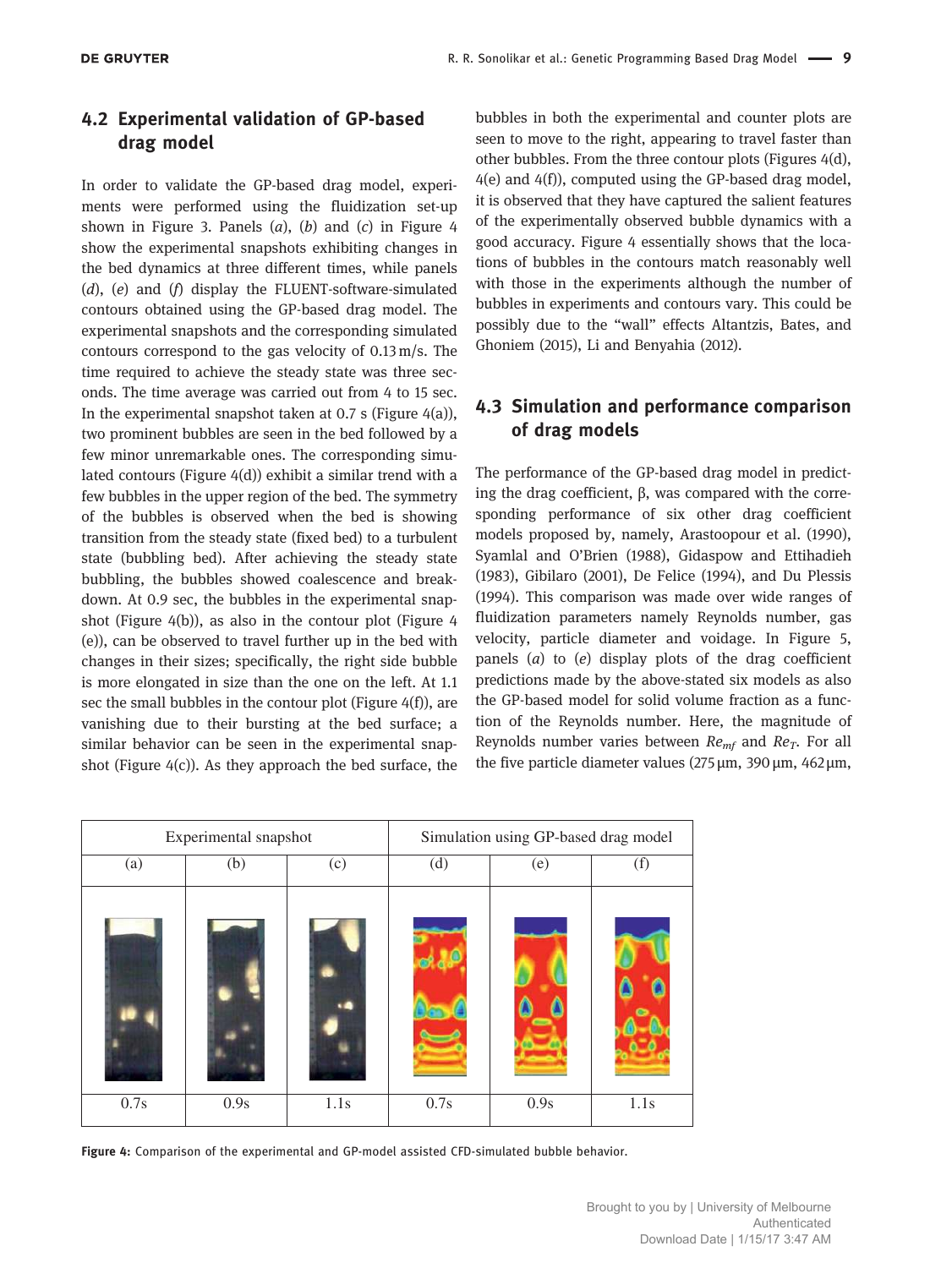

Figure 5: Plots showing the drag coefficient values computed by various models as a function of the solid volume fraction and Reynolds number.

550  $\mu$ m, and 680  $\mu$ m), the GP-model predicted drag coefficient magnitudes are seen to exhibit a trend, which is seemingly an average of the trends displayed by the β predictions by other drag models. Also, for the entire range of Reynolds number considered in the simulations, the prediction of the GP-based drag coefficient model is seen to conform to the trends exhibited by a majority of the existing drag coefficient models.

Figure 6 shows plots of the experimental bed expansion ratio (%) data Vejahati et al. (2009) and the corresponding model predicted ratios as a function of the superficial gas velocity; the said ratios were computed

using the GP-based model as also the models proposed by Arastoopour, Pakdel, and Adewumi (1990), De Felice (1994), Gibilaro (2001), Wen and Yu (1966), and Gidaspow and Ettihadieh (1983). These simulations were performed as described in section 2.3. It can be clearly seen from Figure 6 that the usage of the existing drag models has led to an underestimation of the bed expansion ratio values with the model by Arastoopour, Pakdel, and Adewumi (1990) predicting lowest values of bed expansion ratio. The drag models by Gidaspow and Ettihadieh (1983), and Wen and Yu (1966) have performed similarly in this regard. In is, however, noteworthy that the bed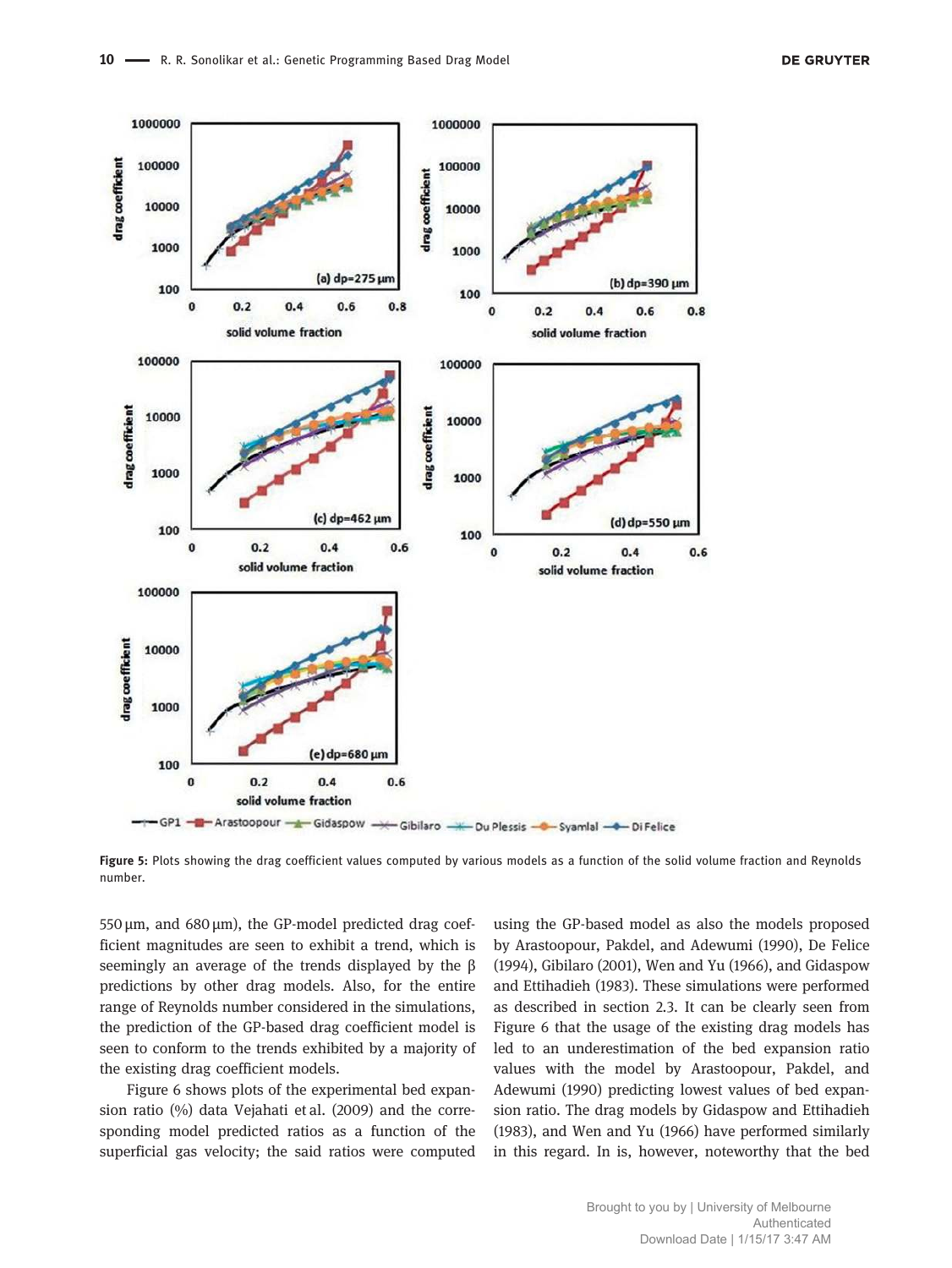

Figure 6: Comparison of the bed expansion ratio simulated using various drag models with the corresponding experimental data.

expansion ratios computed using the GP-based drag model exhibit the closest match with the corresponding experimental ratio magnitudes over the entire range of superficial gas velocity. These results clearly indicate that when compared with the existing models, the GP-based drag coefficient model has provided a superior prediction of the experimentally observed bed expansion ratios. Figure 7 shows a comparison of the experimental Vejahati et al. (2009) and simulated bed pressure drop data. In the beginning of fluidization, there exist large fluctuations in the bed. These large fluctuations weaken substantially when the bed attains a steady-state. Figure 7 shows the steady-state pressure drop values computed using various drag coefficient models as a function of gas velocity. As can be seen in Figure 7, once again the GPbased drag coefficient model shows a better performance than other drag models in providing the closest match with the experimental pressure drop values. The results displayed in Figures (4) to (7) are clearly indicative of the outperformance by the GP- based drag model vis a vis



Figure 7: Comparison of the experimental steady-state values of the pressure drop inside the bed and the corresponding values computed using various drag models as a function of the gas velocity.

other existing models in predicting the bubble dynamics, bed expansion ratio, and pressure drop values.

## 5 Conclusion

This study uses Geldart's group B particles fluidization data involving wide variations in Reynolds number and solid volume fraction from the studies by Gidaspow and Ettihadieh (1983), Arastoopour et al. (1990), Gibilaro (2001), Du Plessis (1994), Syamlal and O'Brien (1987) and De Felice (1994) to propose a new unified drag model for fluidized beds. An infrequently utilized artificial intelligence based exclusively data-driven formalism, namely, genetic programming (GP) has been used to obtain the said model. The novelty of this formalism is that without making any assumptions, it is capable of searching and optimizing both, the structure and associated parameters, of an appropriate linear or nonlinear model that fits a given example input-output data set. Exhaustive simulations were conducted for a 3D bubbling fluidized bed using the proposed GP-based model and its performance was compared with that of a number of existing drag models. The results of this comparison showed that the new drag model exhibits a good agreement with the experimental results pertaining to the pressure drop inside the fluidized bed, and bed expansion. In fact, the GP-based drag model has performed better than the existing models in representing the experimental results involving bed height, pressure drop across the bed, and voidage. Owing to its superior drag prediction ability and applicability over a wide ranges of Reynolds number and solid volume fraction magnitudes, the GP-based model proposed here is capable of gainfully replacing the competing models.

## Notation

| $\mathcal{C}_d$ | drag coefficient                                         |
|-----------------|----------------------------------------------------------|
| $d_p$           | particle mean diameter (m)                               |
| g <sub>0</sub>  | radial distribution coefficient                          |
| I               | unity matrix                                             |
| $I_{2D}$        | 2nd invariant of the deviatoric stress tensor $(s^{-2})$ |
| $\nabla P$      | gas phase pressure drop $(N/m^2)$                        |
| $\nabla p_s$    | pressure drop due to solids $(N/m^2)$                    |
| Re              | Reynolds number                                          |
|                 |                                                          |

- $S_k$  strain rate tensor (N/m<sup>2</sup>)
- $U_k$  velocity of phase k (m/s)
- v′ fluctuating velocity (m/s)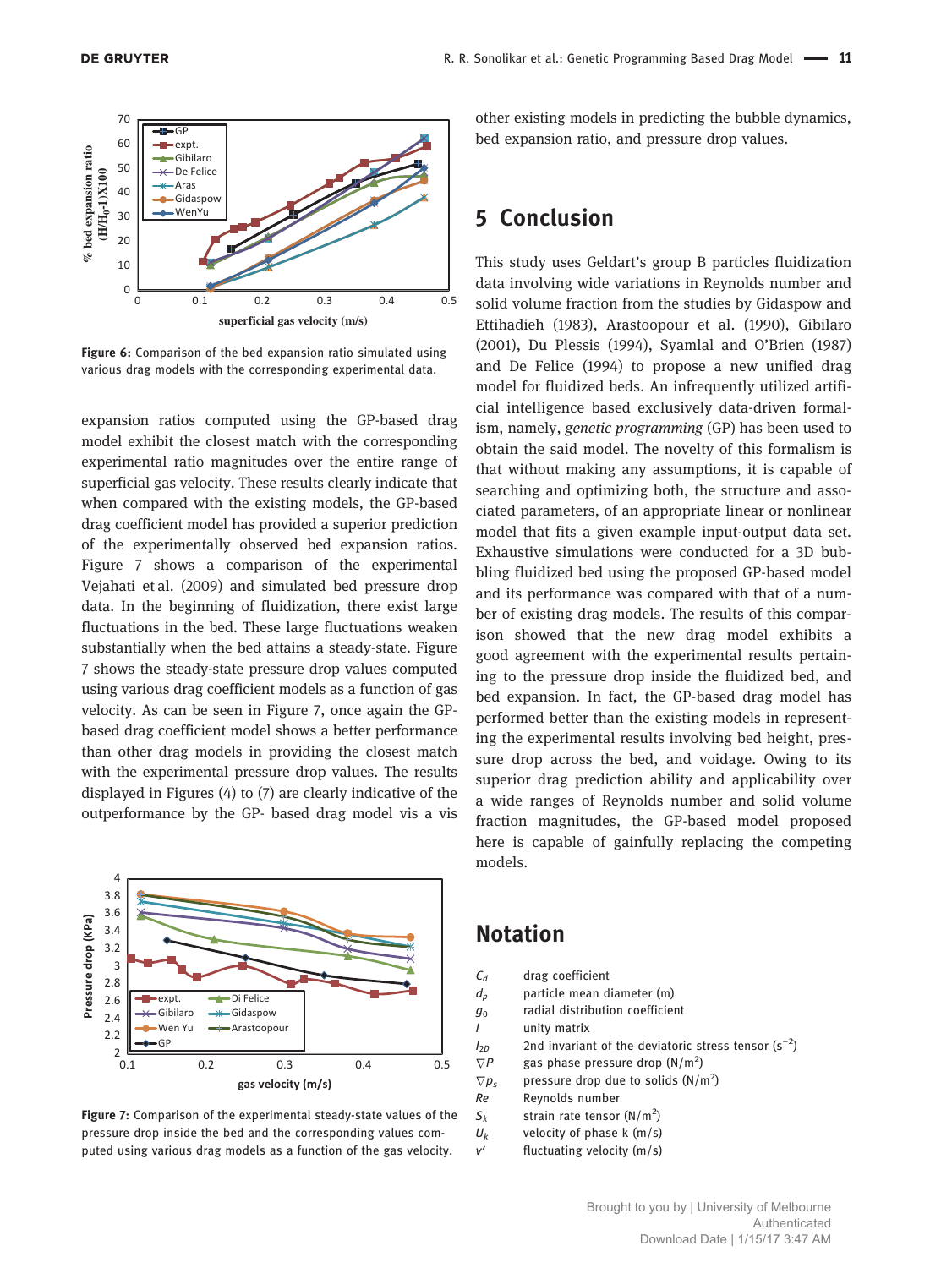#### Greek notation

- $\beta$  gas/solid momentum exchange (kg/m<sup>3</sup>s)
- $\varepsilon_g$  gas volume fraction
- $\varepsilon_{s}$  solid volume fraction
- η coefficient used in eq. (6) of Table S.1.
- $\theta_s$  granular temperature  $(m^2/s^2)$
- $\mu_s$ solid viscosity
- $\mu_{\textit{scoll}}$  collisional viscosity (Pa s)
- $\mu_{skin}$  kinetic viscosity (Pa s)
- $\mu_g$  gas viscocity (Pa s)
- $\mu_k$ viscosity of phase k (Pa s)
- $\xi_k$  bulk viscosity (Pa s)
- $\rho_g$  gas density (kg/m<sup>3</sup>)
- $\tau_q$  gas stress strain tensor (Pa)
- $\tau_s$  solid stress strain tensor (Pa)
- $\tau_k$  viscous stress tensor (N/m<sup>2</sup>)
- $\phi_{\rm c}$ transfer rate of kinetic energy ( $\text{kg/s}^3$  m)

Acknowledgments: SST thankfully acknowledges partial support for this study by Council of Scientific and Industrial Research (CSIR), Government of India, New Delhi, under TAPCOAL Network Project.

## References

- 1. Altantzis, C., Bates, R.B., Ghoniem, A.F., 2015. 3D Eulerian Modeling of Thin Rectangular Gas–Solid Fluidized Beds: Estimation of the Specularity Coefficient and Its Effects on Bubbling Dynamics and Circulation Times. Powder Technology 270, 256–270.
- 2. Anderson, T.B., Jackson, R., 1967. Fluid Mechanical Description of Fluidized Beds Equation of Motion. Ind. Eng. Chem. Fundam., 6, 527–39.
- 3. Arastoopour, H., Pakdel, P., Adewumi, M., 1990. Hydrodynamic Analysis of Dilute Gas-Solids Flow in a Vertical Pipe. Pow. Tech. 62, 2, 163–170.
- 4. Beetstra, R., A Lattice Boltzmann Simulation Study of the Drag Coefficient of Clusters of Spheres. Comput. Fliuds, 2006, 35, 966–970.
- 5. Beetstra, R., van der Hoef, M.A., Kuipers, J.A.M., 2007. Drag Force of Intermediate Reynolds Number Flow Past Mono and Bidisperse Arrays of Spheres. AIChE J., 53, 2, 489–501.
- 6. Behjat, Y., Shahhosseini, S., Hashemabadi, S.H., 2008. CFD Modeling of Hydrodynamic and Heat Transfer in Fluidized Bed Reactor. Int. Commun. Heat Mass. 35, 357–368.
- 7. Benyahia, S., Syamlal, M., O'Brien, T.J., 2006. Extension of Hill-Koch-Ladd Drag Correlation Over All Ranges of Reynolds Number of Solids Volume Fraction. Pow. Tech. 162, 166–174.
- 8. Benzarti, S., Mhiri, H., Bournot, H., 2012. Drag Models for Simulation Gas-Solid Flow in the Bubbling Fluidized Bed of FCC Particles. World Academy of Science, Eng. Tech., 61, 1138–1143.
- 9. Dallavalle, J.M., 1948. Micrometrics Pitman, London.
- 10. Davidson, J.F., Harrison, D., 1963. Fluidized Particles, Cambridge University Press, New York.
- 11. Davidson, J.F., Harrison, D., 1971. Fluidization, 1st edn. Academic press, New York.
- 12. De Felice, R., 1994. The Voidage Functions for Fluid-Particle Interaction Systems. Int. J. Multiph. Flow. 20, 1, 153–159.
- 13. Du Plessis, J.P., 1994. Analytical Quantification of Coefficient in the Ergun Equation for Fluid Friction in a Packed Bed. Trans. porous media 16, 189–207.
- 14. Du, W., Bao, X., Xu, J., Wei, W., 2006. Computational Fluid Dynamics (CFD) Modeling of Spouted Bed: Assessment of Drag Coefficient Correlations. Chem. Eng. Sci., 61, 1401–1420.
- 15. Enwald, H., Peirano, E., Almstedt, A.E., 1996. Eulerian Two Phase Flow Theory Applied to fluidization. Int. J. of Multiph. Flow, 22, 21–66.
- 16. Ergun, S., 1952. Fluid Flow Through Packed Column. Chem. Eng. Prog. 48, 89.
- 17. Esmaili, E., Mahinpey, N. 2011. Adjustment of Drag Coefficient Correlations in Three Dimensional CFD Simulation of gas-solid bubbling fluidized bed. Adv. Eng. Software, 42, 375–386.
- 18. Fattah, K.A., 2012. A New Approach Calculate Oil-Gas Ratio for Gas Condensate and Volatile Oil Reservoirs Using Genetic Programming. Oil and Gas Business. 1, 311–323.
- 19. Garside, J., Al-Dibouni, M.R., 1977. Velocity voidage relationship for fluidization and sedimentation. Ind. Eng. Chem. Proc. Des. Dev. 16, 206–214.
- 20. Gelderbloom, S.J., Gidaspow, D., Lyczkowski, R.W. 2003. CFD Simulations of Bubbling/Collapsing Fluidized Beds for Three Geldart Groups. AIChE J. 49, 844–858.
- 21. Ghugare, S.B., Tiwary, S., Elangovan, V., Tambe, S.S., 2014. Prediction of Higher Heating Value of Solid Biomass Fuels using Artificial Intelligence Formalisms. Bioenergy Research 7:681–692, doi:10.1007/s12155-013-9393–5.
- 22. Gibilaro, G., 2001. Fluidization Dynamics, Butterworth Heinemann.
- 23. Gidaspow, D., Ettihadieh, B. 1983. Fluidization in Two Dimensional Beds with a Jet and Hydrodynamic Modeling. Ind. Eng. Chem., 22, 193–201.
- 24. Hill, R.J., Koch, D.L., Ladd, A.J.C., 2001. Moderate Reynolds Numbers Flows in Ordered and Random Arrays of Spheres. J. Fluid Mech., 448, 243–278.
- 25. Holland, J.H., Adaptation in Natural and Artificial Systems. 1975. University of Michigan Press, Ann Arbor.
- 26. Hosseini, S.H., Rahimi, R., Zivdar, M., Samini, A., 2009. CFD Simulation of Gas-Solid Fluidized Bed Containing FCC Particles. Korean J. of Chem. Engg. 26, 5, 1405–1413.
- 27. Iaccarino, G., 2001. Predictions of a Turbulent Separated Flow Using Commercial CFD Codes. J. Fluids Eng. 123, 819–828.
- 28. Jackson, R., 2000. The Dynamics of Fluidized Particles, Cambridge University Press.
- 29. Jenkins, J.T., Savage, S.B., 1983. A Theory for the Rapid Flow of Identical, Smooth, Nearly Elastic, Spherical Particles. J Fluid Mech., 130, 187–202.
- 30. Khandai, D., Derksen, J.J., Van den Akker, H.E.A., 2003. Interphase Drag Coefficients in Gas-Solid Flows. AIChE J. 49, 4, 1060–1065.
- 31. Kotanchek, M., 2004. Symbolic Regression via Genetic Programming, in: Wolfram Technology conference http:// library.wolfram.com/infocenter/Conferences/5392/(accessed 03.02.2015).
- 32. Koza, J.R., 1990. Genetically Breeding Populations of Computer Programs to Solve Problems in Artificial Intelligence. In: